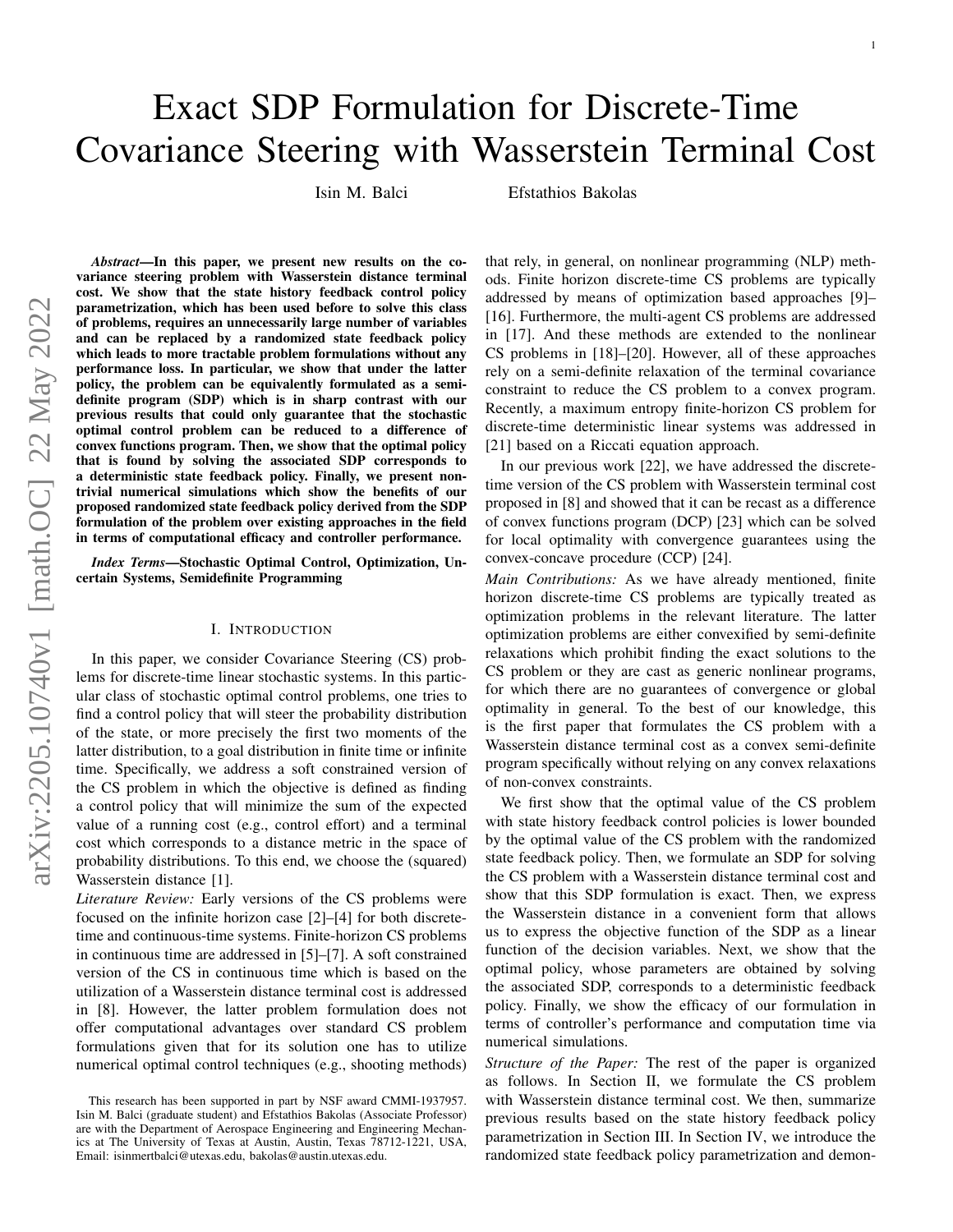strate its advantages over other parametrizations. In Section V, we formulate the problem as an instance of an SDP using a suitable variable transformation. Numerical simulations are presented in Section VI. Finally, we conclude the paper in Section VII.

#### II. PROBLEM FORMULATION

## *A. Notation*

The space of *n*-dimensional real vectors is denoted as  $\mathbb{R}^n$ and the space of  $n \times m$  matrices as  $\mathbb{R}^{n \times m}$ . The space of  $n \times n$ symmetric, positive semi-definite and positive definite matrices are denoted by  $\mathbb{S}_n$ ,  $\mathbb{S}_n^+$  and  $\mathbb{S}_n^{++}$ , respectively. The  $n \times n$ identity matrix is denoted as  $I_n$  whereas 0 denotes the zero matrix (or vector) with appropriate dimension. For  $A, B \in \mathbb{S}_n$ ,  $A \succ B$  ( $A \succeq B$ ) means  $A - B \in \mathbb{S}_n^{++}$  ( $A - B \in \mathbb{S}_n^+$ ). We use tr (·) to denote the trace operator. bdiag  $(A_1, A_2, \ldots, A_N)$ denotes the block diagonal matrix whose diagonal blocks are the matrices  $A_1, A_2, \ldots, A_N$ . Vertical concatenation of vectors  $\{x_i \in \mathbb{R}^n\}_{i=1}^N$  is denoted as vertcat $(x_0, \ldots, x_N)$ .  $x \sim \mathcal{N}(\mu, \Sigma)$  means that x is a normal (Gaussian) random variable with mean  $\mu \in \mathbb{R}^n$  and covariance matrix  $\Sigma \in \mathbb{S}_n^+$ . The expectation and the covariance of a random variable  $x$  are denoted as  $\mathbb{E}[x]$  and  $Cov(x)$ , respectively.

## *B. Wasserstein Distance*

The Wassertein distance defines a distance metric in the space of probability distributions over  $\mathbb{R}^n$ . In particular, for two random variables over  $\mathbb{R}^n$  with probability density functions  $\rho_1$  and  $\rho_2$ , their squared Wasserstein distance is denoted as  $W_2^2(\rho_1, \rho_1)$  and defined as:

$$
W_2^2(\rho_1, \rho_2) := \inf_{\sigma \in \mathcal{P}(\rho_1, \rho_2)} \mathbb{E}_y[\|x_1 - x_2\|_2^2] \tag{1}
$$

where  $\mathcal{P}(\rho_1, \rho_2)$  denotes the space of all probability distributions of the random variable  $y = [x_1^{\mathrm{T}}, x_2^{\mathrm{T}}]^{\mathrm{T}}$  over  $\mathbb{R}^{2n}$  with finite second moments and marginals  $\rho_1$  and  $\rho_2$  on  $x_1$  and  $x_2$ , respectively.

Typically, the Wasserstein distance for two arbitrary probability density functions does not admit an analytic expression and its computation can be a hard task. However, if both  $\rho_1$  and  $\rho_2$  correspond to the densities of two Gaussian distributions with mean vectors  $\mu_1, \mu_2 \in \mathbb{R}^n$  and covariance matrices  $\Sigma_1, \Sigma_2 \in \mathbb{S}_n^+$ , then the Wasserstein distance admits the following closed form expression [1]:

$$
W_2^2(\rho_1, \rho_2) := ||\mu_1 - \mu_2||_2^2 + \text{tr}(\Sigma_1 + \Sigma_2) - 2 \text{tr}\left(\left(\sqrt{\Sigma_2} \Sigma_1 \sqrt{\Sigma_2}\right)^{1/2}\right).
$$
 (2)

#### *C. Problem Formulation*

Let us consider the following discrete-time stochastic linear system:

$$
x_{k+1} = A_k x_k + B_k u_k + w_k, \tag{3}
$$

where  $\{x_k\}_{k=0}^N$  is the state process over  $\mathbb{R}^n$ ,  $\{u_k\}_{k=0}^{N-1}$  is the control process over  $\mathbb{R}^m$  and  $\{w_k\}_0^{N-1}$  is the disturbance process over  $\mathbb{R}^n$ . In addition,  $A_k \in \mathbb{R}^{n \times n}$ ,  $B_k \in \mathbb{R}^{n \times m}$ 

are known matrices for all  $k$ . We consider the case where  $\{w_k\}_{k=0}^{N-1}$  is a Gaussian white noise process i.e.  $\mathbb{E}[w_k] = \mathbf{0}$ for all  $k \in \{0, ..., N-1\}$  and  $\mathbb{E}[w_k w_k^{\mathrm{T}}] = \begin{bmatrix} 0 & \text{for all} \end{bmatrix}$  $k \neq \ell \in \{0, \ldots, N-1\}$  and  $\mathbb{E}[w_k w_k^{\mathrm{T}}] = W_k \in \mathbb{S}_n^+$ . We also assume that the initial state  $x_0 \sim \mathcal{N}(\mu_0, \Sigma_0)$  and  $\mathbb{E}[x_0 w_k^{\mathrm{T}}] = \mathbf{0}$ for all  $k \in \{0, ..., N-1\}$ .

The main objective in this paper is to find a control policy such that the distribution of the terminal state  $x_N$  under the policy is close to a desired terminal Gaussian distribution in terms of the Wasserstein metric while minimizing the expected value of the quadratic control cost. Next, we state the precise problem formulation.

**Problem 1.** Let  $\mu_0, \mu_d \in \mathbb{R}^n$ ,  $\Sigma_0, \Sigma_d \in \mathbb{S}_n^{++}$ ,  $\{R_k\}_{k=0}^{N-1}$ ,  $N \in \mathbb{Z}^+, \lambda > 0$  and  $\{A_k, B_k, W_k\}_{k=0}^{N-1}$  be given where  $W_k \in \mathbb{S}_n^+$  and  $R_k \in \mathbb{S}_m^+$  for all  $k \in \mathbb{Z}^+$ . Furthermore, let  $\Pi_0$  denote the space of admissible causal control policies  ${m_0(X^0), m_1(X^1), \ldots, m_{N-1}(X^{N-1})}$  for system (3) with  $u_k = m_k(X^k)$  where  $X = \{x_0, \ldots, x_k\}$  is the state sequence up to time step k. Then, find a policy  $\pi \in \Pi_0$  that solves the following problem:

$$
\min_{\pi \in \Pi_0} J(\pi) \tag{4a}
$$

s.t. (3) 
$$
\forall k \in \{0, ..., N-1\}
$$

$$
u_k = m_k(X^k) \tag{4b}
$$

$$
x_0 \sim \mathcal{N}(\mu_0, \Sigma_0) \tag{4c}
$$

where  $J(\pi) := \mathbb{E}[\sum_{k=0}^{N-1} u_k^{\mathrm{T}} R_k u_k] + \lambda W_2^2(\rho_N, \rho_\text{d})$ . In addition,  $\rho_N$  and  $\rho_d$  denote the probability density functions of the terminal state distribution and the desired distribution, respectively.

Remark. Note that Problem 1 is an infinite-dimensional problem because the optimization is over  $\Pi_0$  which is the set of all causal policies. Thus, the variables of Problem 1 are the control laws  $m_k(X^k)$  which are functions of state sequences.

## III. SOLUTION VIA STATE HISTORY FEEDBACK POLICY

Since Problem 1 is an infinite-dimensional optimization problem, it is generally computationally intractable. To improve computational tractability, we restrict the set of admissible policies to the one that are affine functions of states visited up to time step  $k$  as follows:

$$
m_k^{(1)}(X^k) = v_k^{(1)} + \sum_{\tau=0}^k K_{k,\tau}^{(1)}(x_\tau - \bar{x}_\tau),
$$
 (5)

where  $\bar{x}_{\tau} = \mathbb{E}[x_{\tau}]$ . We denote the space of policies that are defined as in (5) as  $\Pi_1$ . We observe that all policies  $\pi \in \Pi_1$ can be parametrized by  $v_k^{(1)} \in \mathbb{R}^m$  and  $K_{k,j}^{(1)} \in \mathbb{R}^{m \times n}$  for all  $k, j \in \{0, ..., N-1\}$  with  $k \geq j$ .

# *A. Difference of Convex Functions Program Formulation*

Next, we will show that Problem 1 can be recast as a difference of convex functions program (DCP). To this aim, we will have to introduce the following variables which will facilitate the subsequent discussion and analysis. Let us consider the concatenated vectors  $x := \text{vertex}(x_0, \ldots, x_N)$ ,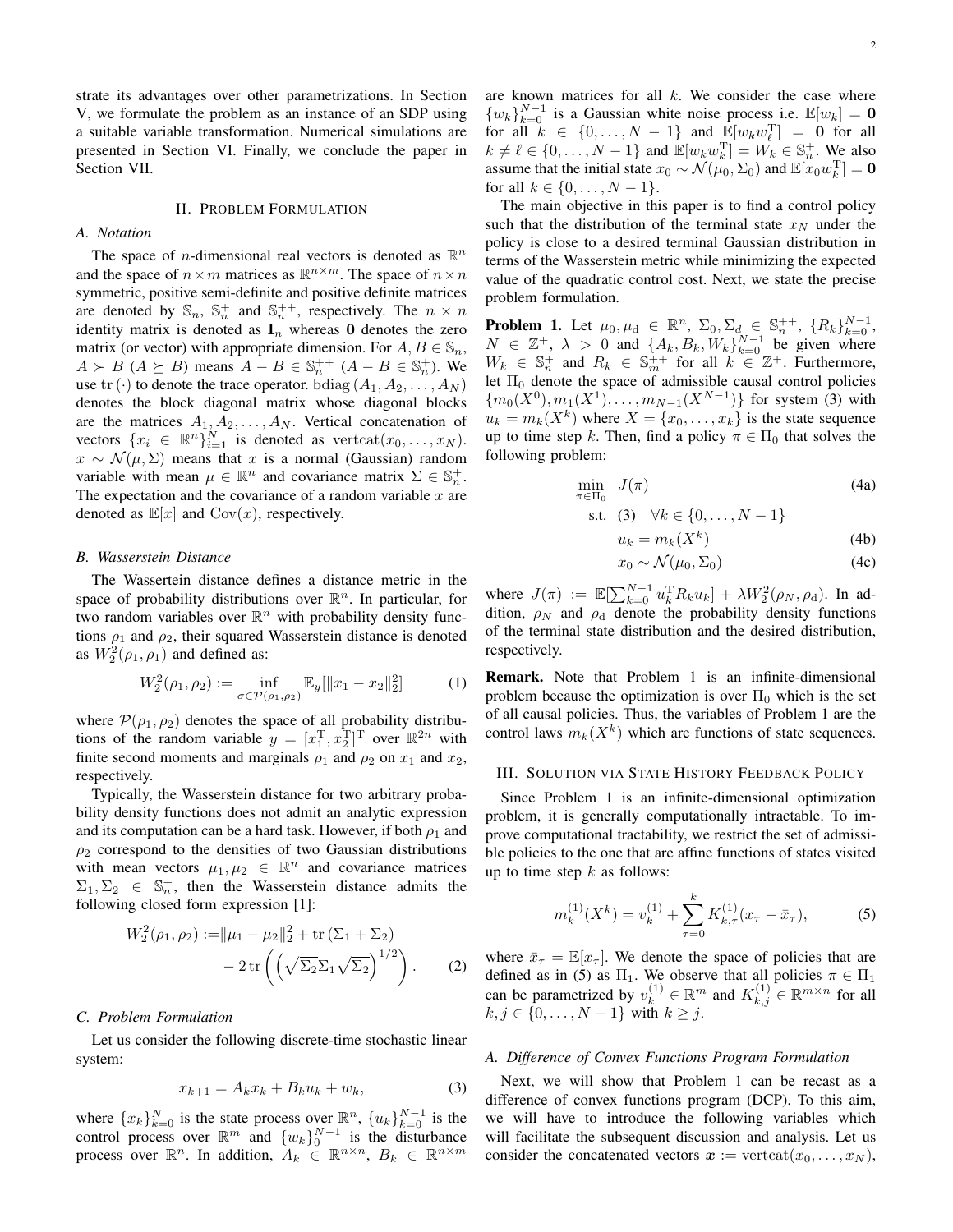$\mathbf{u} := \text{vertex}(u_0, \ldots, u_{N-1}), \mathbf{w} := \text{vertex}(w_0, \ldots, w_{N-1})$ and  $\bm{v} := \text{vertcat}(v_0^{(1)}, \dots, v_{N-1}^{(1)})$  $_{N-1}^{(1)}$ ). Then, the relationship between the concatenated vectors are given as follows:

$$
x = \Gamma x_0 + \mathbf{G}_{\mathbf{u}} u + \mathbf{G}_{\mathbf{w}} w,\tag{6a}
$$

$$
u = v + \mathcal{K}(x - \bar{x}), \tag{6b}
$$

where the matrices  $\mathbf{\Gamma} \in \mathbb{R}^{n(N+1)\times n}$ ,  $\mathbf{G}_{\mathbf{u}} \in \mathbb{R}^{n(N+1)\times m}$ ,  $\mathbf{G}_{\mathbf{w}} \in \mathbb{R}^{n(N+1)\times nN}$  are derived from (3) and  $\mathcal{K} \in$  $\mathbb{R}^{mN \times n(N+1)}$  is derived from (5). Interested readers can refer to [9] for detailed derivations.

Under the state history feedback policy (5), the mean of the concatenated state vector  $x$  is an affine function of  $v$  as  $\bar{x} := \Gamma \mu_0 + \mathbf{G}_{\mathbf{u}} v$ . To be able to express the covariance of x as a convex quadratic function of the decision variables, we utilize the following bijective variable transformation:

$$
\mathbf{\Theta} = \mathcal{K}(\mathbf{I}_{n(N+1)} - \mathbf{G}_{\mathbf{u}} \mathcal{K})^{-1},
$$
 (7a)

$$
\mathcal{K} = \Theta(\mathbf{I}_{n(N+1)} - \mathbf{G}_{\mathbf{u}}\Theta)^{-1}.
$$
 (7b)

Using (6)-(7), and the matrix inversion lemma [25], we have

$$
Cov(\boldsymbol{x}) = (\mathbf{I}_{n(N+1)} + \mathbf{G}_{\mathbf{u}}\boldsymbol{\Theta})\mathbf{\bar{S}} \times
$$

$$
(\mathbf{I}_{n(N+1)} + \mathbf{G}_{\mathbf{u}}\boldsymbol{\Theta})^{\mathrm{T}},
$$
(8a)

$$
Cov(\mathbf{u}) = \mathbf{\Theta}\mathbf{\bar{S}}\mathbf{\Theta}^{\mathrm{T}}.
$$
 (8b)

By utilizing (8), one can express the objective function  $J(\pi)$ of Problem 1 with admissible policy space  $\Pi_1 \subset \Pi_0$  in terms of  $(v, \Theta)$  as follows:

$$
\tilde{J}(\boldsymbol{v},\boldsymbol{\Theta}) := J_1(\boldsymbol{v}) + J_2(\boldsymbol{\Theta}) + J_3(\boldsymbol{\Theta}) - J_4(\boldsymbol{\Theta}) \qquad (9)
$$

where  $J_i$ , for  $i \in \{1, \ldots, 4\}$ , are defined as [22]:

$$
J_1(\mathbf{v}) := \mathbf{v}^{\mathrm{T}} \mathcal{R} \mathbf{v} + \lambda \|\mathbf{F}(\mathbf{\Gamma}\mu_0 + \mathbf{G}_\mathbf{u}\mathbf{v}) - \mu_\mathrm{d}\|_2^2 \qquad (10a)
$$

$$
J_2(\Theta) := \text{tr} \left( \mathcal{R} \Theta \bar{S} \Theta^{\mathrm{T}} \right) \tag{10b}
$$

$$
J_3(\mathbf{\Theta}) := \lambda \operatorname{tr} \left( \mathbf{F}(\mathbf{I}_{n(N+1)} + \mathbf{G}_{\mathbf{u}} \mathbf{\Theta}) \overline{\mathbf{S}} \times (\mathbf{I}_{n(N+1)} + \mathbf{G}_{\mathbf{u}} \mathbf{\Theta})^{\mathrm{T}} \mathbf{F}^{\mathrm{T}} + \Sigma_{\mathrm{d}} \right)
$$
 (10c)

$$
J_4(\mathbf{\Theta}) := 2\lambda \operatorname{tr} \left( \left( \sqrt{\Sigma_{\mathbf{d}}} \mathbf{F} (\mathbf{I}_{n(N+1)} + \mathbf{G}_{\mathbf{u}} \mathbf{\Theta}) \mathbf{\bar{S}} \times \right. \left. \left( \mathbf{I}_{n(N+1)} + \mathbf{G}_{\mathbf{u}} \mathbf{\Theta} \right)^{\mathrm{T}} \mathbf{F}^{\mathrm{T}} \sqrt{\Sigma_{\mathbf{d}}} \right)^{1/2} \right) \tag{10d}
$$

where  $\mathcal{R}$  := bdiag  $(R_0, \ldots, R_{N-1}) \in \mathbb{S}_{mN}^{++}$  and  $\mathbf{F}$  :=  $[\mathbf{0},\ldots,\mathbf{0},\mathbf{I}_n]\in \mathbb{R}^{n\times n(N+1)}.$ 

Remark. Note that in [22], we showed that the objective function of Problem 1 when the admissible policy space is  $\Pi_1$ can be written as a difference of two convex functions, which does not necessarily mean that it is non-convex. However, in our more recent work [26], we showed that the objective function  $J(\mathbf{v}, \mathbf{\Theta})$  is in general non-convex and admits more than one local minima. We also provided a sufficient condition under which the objective function becomes convex, but it is not possible to check whether this condition holds without solving Problem 1 first.

## IV. RANDOMIZED STATE FEEDBACK POLICY

In this section, we define a new set of policies which are comprised of randomized affine state feedback policies, denoted as  $\Pi_2$ . Each policy  $\pi \in \Pi_2$  is a sequence of feedback laws  $\{m_0^{(2)}(x_0), m_1^{(2)}(x_1), \ldots, m_{N-1}^{(2)}\}$  $\binom{(2)}{N-1}(x_{N-1})$ } where each  $m_k^{(2)}$  $\binom{2}{k}$  is a function from  $\mathbb{R}^n$  to the set of m dimensional random variables with Gaussian distribution. The functions  $m_k^{(2)}$  $k^{(2)}(x_k)$  is realized as follows:

$$
m_k^{(2)}(x_k) = v_k^{(2)} + K_k^{(2)}(x_k - \bar{x}_k) + n_k
$$
 (11)

where  $n_k \sim \mathcal{N}(\mathbf{0}, Q_k^{(2)})$ ,  $\mathbb{E}[n_k x_k^{\mathrm{T}}] = \mathbf{0}$  and  $Q_k^{(2)} \in \mathbb{S}_n^+$ . Since every policy  $\pi^{(2)} \in \Pi_2$  is parametrized by the terms  $\{\bar{u}_k^{(2)}\}$  $k_k^{(2)}, K_k^{(2)}, Q_k^{(2)}\}_{k=0}^{N-1}$ , solving Problem 1 over  $\Pi_2$  is a finitedimensional optimization problem.

Given the discrete-time stochastic linear system (3), the dynamics of the mean and the covariance of the state process  ${x_k}_{k=0}^{N}$  under the randomized state feedback policy defined in (11) are given as follows:

$$
\mu_{k+1} = A_k \mu_k + B_k v_k^{(2)}, \tag{12a}
$$

$$
\Sigma_{k+1} = (A_k + B_k K_k^{(2)}) \Sigma_k (A_k + B_k K_k^{(2)})^{\mathrm{T}} + B_k Q_k^{(2)} B_k^{\mathrm{T}} + W_k,
$$
 (12b)

where  $\mu_k$  and  $\Sigma_k$  denote the mean vector and the covariance matrix of  $x_k$  for all  $k \in \{0, ..., N-1\}$ , respectively. In addition, let the mean and covariance of  $\{u_k\}_{k=0}^{N-1}$  be denoted as, respectively,  $\bar{u}_k$  and  $U_k$  and written in terms of the policy parameters  $\{v_k^{(2)}\}$  $\{k^{(2)}, K_k^{(2)}, Q_k^{(2)}\}_{k=0}^{N-1}$  as follows:

$$
\bar{u}_k = v_k^{(2)}, \quad U_k = K_k^{(2)} \Sigma_k K_k^{(2)T} + Q_k^{(2)}.
$$
 (13)

Moreover, the dynamics of the state mean and the state covariance under the state history feedback policy defined in (5) are given by:

$$
\mu_{k+1} = A_k \mu_k + B_k v_k^{(1)} \tag{14a}
$$

$$
\Sigma_{k+1} = A_k \Sigma_k A_k^{\mathrm{T}} + A_k L_k^{\mathrm{T}} B_k^{\mathrm{T}} + B_k L_k A_k^{\mathrm{T}}
$$

$$
+ B_k U_k B_k^{\mathrm{T}} + W_k \tag{14b}
$$

where

$$
L_k = \mathbb{E}[\tilde{u}_k \tilde{x}_k^{\mathrm{T}}] = \mathbb{E}[\sum_{\tau=0}^k K_{\tau}^{(1)} \tilde{x}_{\tau} \tilde{x}_k^{\mathrm{T}}],\tag{15a}
$$

$$
U_k = \mathbb{E}[\tilde{u}_k \tilde{u}_k^{\mathrm{T}}] = \mathbb{E}[\sum_{\tau,\ell=0}^k K_{\tau}^{(1)} \tilde{x}_{\tau} \tilde{x}_{\ell}^{\mathrm{T}} K_{\ell}^{(1)\mathrm{T}}].
$$
 (15b)

for all  $k \in \{0, \ldots, N-1\}$ . It is worth noting that the term  $L_k$  corresponds to the cross-covariance between the random variables  $x_k$  and  $u_k$ .

**Assumption 1.** For any policy  $\pi \in \Pi_1$ , the state covariance  $\Sigma_k \in \mathbb{S}_n^{++}$  for all  $k \in \{0, \ldots, N\}.$ 

We now show that for any policy  $\pi \in \Pi_1$ , there exists a policy  $\bar{\pi} \in \Pi_2$  such that the first and the second moments of the control and the state processes that are induced by  $\bar{\pi}$ are equal to the ones that are induced by  $\pi$  under Assumption 1. This will allow us to conclude that the optimal value of Problem 1 when the admissible policy space is  $\Pi_1 \subset \Pi_0$  is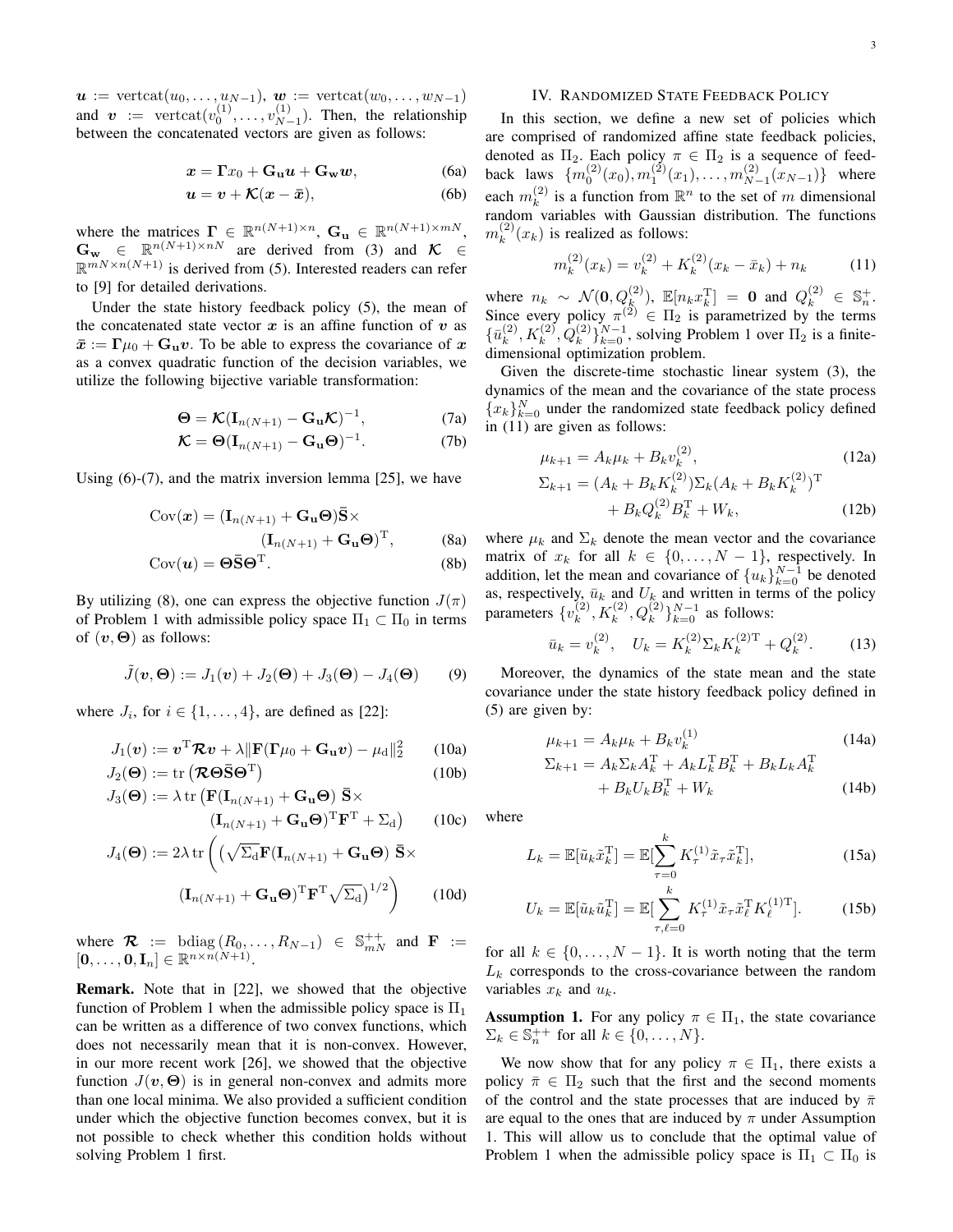lower bounded by the optimal value of the same problem when the admissible policy space is  $\Pi_2 \subset \Pi_0$ . The next lemma and theorem formally states the previous claims about the policy spaces  $\Pi_1$  and  $\Pi_2$ .

**Lemma 1.** Let Assumption 1 hold and let  $\{\mu_k^{(1)}\}$  $_{k}^{(1)},\Sigma_{k}^{(1)}$  ${k \choose k}$  $\}$  $N \n=0$  $\{\bar{u}^{(1)}_k$  $\{k^{(1)}, U_k^{(1)}\}_{k=0}^{N-1}$  be the mean and covariance of the state and *the control sequences under a policy*  $\pi \in \Pi_1$ *. Then, for all*  $\pi \in \Pi_1$ *, there exists a policy*  $\bar{\pi} \in \Pi_2$  *such that* 

$$
\mu_k^{(1)} = \mu_k^{(2)}, \qquad \bar{u}_k^{(1)} = \bar{u}_k^{(2)}, \qquad (16a)
$$

$$
\Sigma_k^{(1)} = \Sigma_k^{(2)}, \qquad U_k^{(1)} = U_k^{(2)}, \qquad (16b)
$$

*for all*  $k \in \{0, \ldots, N\}$  where  $\{\mu_k^{(2)}\}$  $_{k}^{(2)},\Sigma_{k}^{(2)}$  ${k \choose k}$ <sub>k=0</sub> and  $\{\bar{u}^{(2)}_k$  $\{f_k^{(2)}, U_k^{(2)}\}_{k=0}^{N-1}$  denote the mean and covariance of the state *and the control sequences under a policy*  $\bar{\pi} \in \Pi_2$ .

*Proof.* Let us consider a policy  $\pi \in \Pi_1$  and let  $\{v_k^{(1)}\}$  $k_k^{(1)}, K_{k,\ell}^{(1)}\}_{k=0,\ell=0}^{N-1,k}$  be the parameters corresponding to this policy. Our goal is to find a different policy  $\bar{\pi} \in \Pi_2$  with corresponding policy parameters  $\{v_k^{(2)}\}$  $k^{(2)}$ ,  $K_k^{(2)}$ ,  $Q_k^{(2)}$ } $_{k=0}^{N-1}$  such that the mean and covariance of the state and control processes will satisfy (16). First, let  $v_k^{(2)} = v_k^{(1)}$  $k^{(1)}$ . Because the feedback terms do not affect the dynamics of the mean of the state process  ${x_k}$  for both sets of policies, (16a) follows immediately.

Now, let  $\Sigma_k^{(1)}$  $(k^{(1)}, U_k^{(1)}$  be the covariance matrices of  $x_k$  and  $u_k$  induced by the state history feedback policy defined in (5). Then, let

$$
K_k^{(2)} = L_k(\Sigma_k^{(1)})^{-1},\tag{17a}
$$

$$
Q_k^{(2)} = U_k^{(1)} - L_k(\Sigma_k^{(1)})^{-1} L_k^{\mathrm{T}}, \tag{17b}
$$

where  $L_k$  and  $M_k$  are defined as in (15). Using (12b) with the parameters  $\{K_k^{(2)}\}$  $\mathcal{L}_{k}^{(2)}, \mathcal{Q}_{k}^{(2)}\}$ , we can write the state covariance dynamics under policy  $\bar{\pi} \in \Pi_2$ , which is denoted by  $\Sigma_k^{(2)}$  $k^{(2)}$ , as follows:

$$
\Sigma_{k+1}^{(2)} = A_k \Sigma_k^{(2)} A_k^{\mathrm{T}} + A_k \Sigma_k^{(2)} (\Sigma_k^{(1)})^{-1} L_k^{\mathrm{T}} B_k^{\mathrm{T}} \n+ B_k L_k (\Sigma_k^{(1)})^{-1} \Sigma_k^{(2)} A_k^{\mathrm{T}} \n+ B_k (L_k (\Sigma_k^{(1)})^{-1} \Sigma_k^{(2)} (\Sigma_k^{(1)})^{-1} L_k^{\mathrm{T}}) B_k^{\mathrm{T}} \n+ B_k (U_k^{(1)} - L_k (\Sigma_k^{(1)})^{-1} L_k^{\mathrm{T}}) B_k^{\mathrm{T}} + W_k.
$$
\n(18)

The initial state covariance is equal for both policies, that is,  $\Sigma_0 = \Sigma_0^{(1)} = \Sigma_0^{(2)}$ . Furthermore, if we assume that  $\Sigma_{k_{\text{c}}}\left(1\right) = \Sigma_{k_{\text{c}}}\left(2\right)$  as the inductive hypothesis, then it follows that  $\Sigma_{k+1}^{(1)} = \Sigma_{k+1}^{(2)}$  by virtue of (14b) and (18). Thus, we conclude that  $\Sigma_k^{(1)} = \Sigma_k^{(2)}$  holds for all k by induction. Using (13), the covariance matrix  $U_k^{(2)}$  $k^{(2)}$  of the control input  $u_k$  under  $\{K_k^{(2)}\}$  ${k^{(2)}, Q_k^{(2)}}$ } is given by

$$
U_k^{(2)} = U_k^{(1)} - L_k(\Sigma_k^{(1)})^{-1}L_k^{\mathrm{T}} + L_k(\Sigma_k^{(1)})^{-1}L_k^{\mathrm{T}} = U_k^{(1)}
$$
\n(19)

which completes the proof.

Remark. Note that Lemma 1 does not only apply to state history feedback policies (5). For any linear or nonlinear control policy  $\pi \in \Pi_0$  which induces a state process with non-singular covariance matrix for all time steps, there exists a policy  $\tilde{\pi} \in \Pi_2$  which induces state and control processes which have the same first and second moments as the induced state and control processes under policy  $\pi \in \Pi_0$ .

**Theorem 1.** Let  $J_1^* = J(\pi_1^*)$ , where  $\pi_1^* \in \Pi_1$  is the minimizer of Problem 1 over  $\Pi_1$ , and  $J_2^* = J(\pi_2^*)$ , where  $\pi_2^*$  is the minimizer of Problem 1 over  $\Pi_2$ . Then,  $J_2^* \leq J_1^*$ .

*Proof.* Let  $\pi_1^* \in \Pi_1$  be the optimal policy that solves Problem 1 over  $\Pi_1$  and let  $\{v_k^*, K_{k,\ell}^*\}_{k=0,\ell=0}^{N-1,\hat{k}}$  be the corresponding set of parameters. Now, let  $\{v'_k, K'_k, Q'_k\}_{k=0}^{N-1}$  be the policy parameters of  $\pi'_2 \in \Pi_2$  which are defined as in (17). Then, from Lemma 1, we can show that the first two moments of the control and state sequences under policy  $\pi_1^*$  are equal to the ones under policy  $\pi'_2$ . Since both policies are affine functions of the state  $x_k$ , then the distribution of  $x_k$  will be Gaussian at each time step k, and the distribution of the terminal state  $x_N$ under both policies will also be Gaussian with the same mean and covariance. Thus, the Wasserstein distance terms in the objective function of Problem 1 are equal for both policies. Furthermore, the running cost term at time step  $k$  is given by:

$$
\mathbb{E}[u_k^{\mathrm{T}} R_k u_k] = \text{tr}\left(R_k \mathbb{E}[u_k u_k^{\mathrm{T}}]\right)
$$
  
=  $\bar{u}_k^{\mathrm{T}} R_k \bar{u}_k + \text{tr}\left(R_k U_k\right)$ . (20)

Thus, the running cost is a function of the first two moments of  $u_k$ . Since the values of  $\bar{u}_k$ ,  $U_k$  are equal under both policies  $\pi'$  and  $\pi^*$ , the running cost terms in (20) are equal at all time steps for both policies. Thus, we conclude that  $J(\pi_2^{\star}) \leq$  $J(\pi_2')=J(\pi_1^*).$  $\Box$ 

# V. SDP FORMULATION FOR RANDOMIZED STATE FEEDBACK POLICY

In Section IV, we showed that the optimal value of Problem 1 over randomized state feedback policies defined in (11) is upper bounded by the optimal value of the same problem over state history feedback policies defined in (5). Furthermore, the number of parameters that is required to parametrize the control policies in  $\Pi_2$  is less than  $\Pi_1$ . However, Problem 1 can be recast as a difference of convex functions program using the policy class  $\Pi_1$  as shown in Section III.

In this section, we will formulate Problem 1 with admissible policy space  $\Pi_2 \subset \Pi$  as a convex semi-definite program using a suitable variable transformation. In particular, the finitedimensional problem can be formulated as follows from (12), (13):

$$
\min_{\substack{v_k, \mu_k, \ v_k, \Sigma_k}} J_{\text{NLP}}(\{v_k, K_k, Q_k\}_{k=0}^{N-1})
$$
\n
$$
K_k, Q_k, \Sigma_k
$$
\n
$$
\text{s.t.} \quad (12a), (12b) \quad \forall k \in \{0, \dots, N-1\}
$$
\n
$$
(21)
$$

where

 $\Box$ 

$$
J_{\text{NLP}} := \sum_{k=0}^{N-1} \left( v_k^{\text{T}} R_k v_k + \text{tr} \left( R_k (K_k \Sigma_k K_k + Q_k) \right) \right) + \lambda \left( \|\mu_N - \mu_d\|_2^2 + \text{tr} \left( \Sigma_N + \Sigma_d \right) \right) - 2 \text{tr} \left( \left( \sqrt{\Sigma_d} \Sigma_N \sqrt{\Sigma_d} \right)^{1/2} \right) \right)
$$
(22)

since  $\mathbb{E}[u_k^{\mathrm{T}} R_k u_k] = \mathbb{E}[u_k]^{\mathrm{T}} R_k \mathbb{E}[u_k] + \text{tr}(R_k U_k)$ . The sum of the first two terms of the objective function in (22) corresponds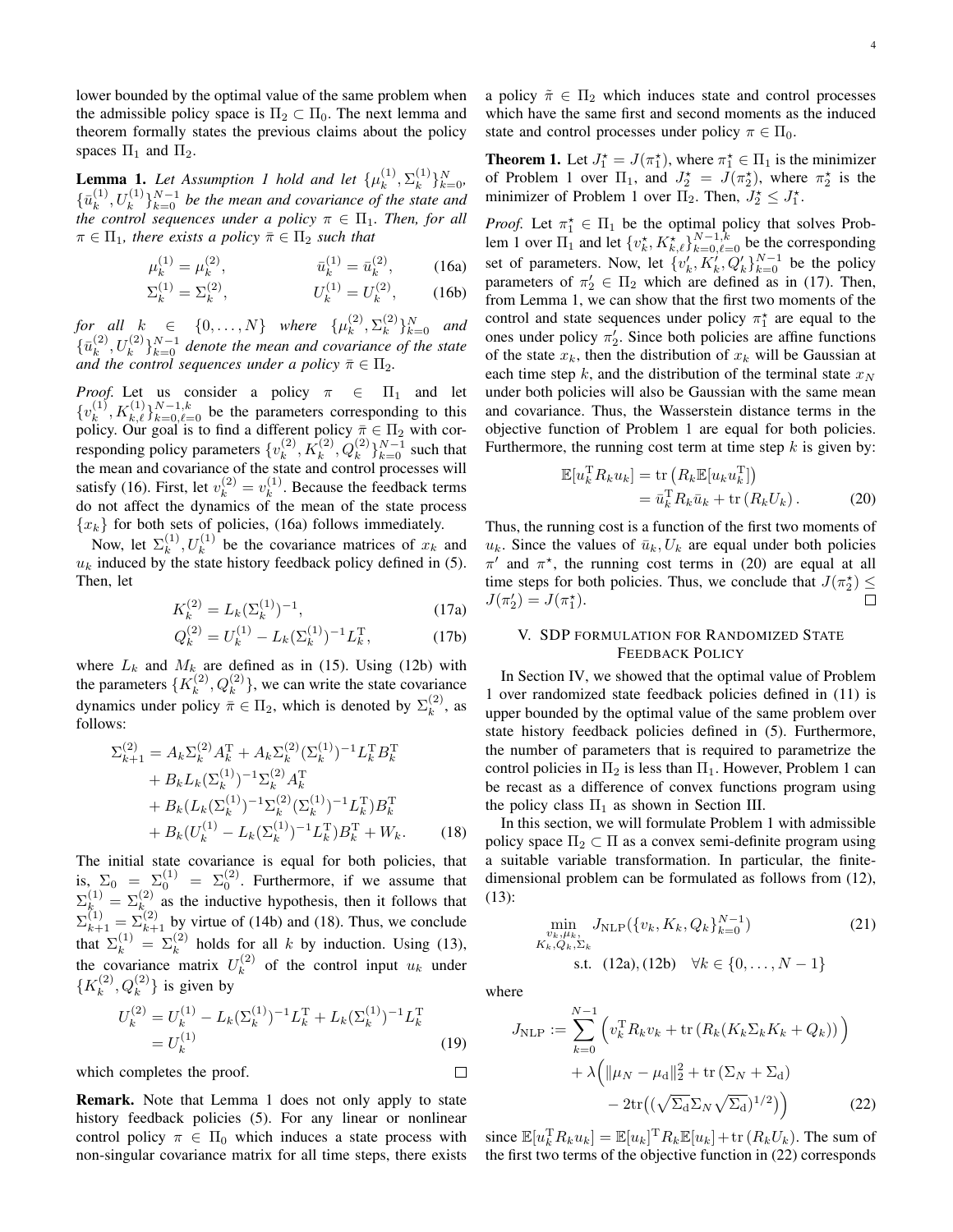to the running cost whereas the third term corresponds to the terminal cost which is taken to be the squared Wasserstein distance between the terminal state density and the desired density. The constraints (12a) and (12b) impose the mean and the covariance dynamics given in respective equations. The optimization problem given in (21) is a nonlinear program (NLP) which is generally non-convex due to the presence of the terms  $\text{tr}\left(R_k K_k \Sigma_k K_k^{\text{T}}\right)$  in the running cost and the nonlinear equality constraints (12b). In order to convexify the latter problem, we first introduce the following variable transformation which is often used in convex optimization based approaches for optimal control and robust control problems for discrete-time linear systems [6], [27], [28]:

$$
P_k = K_k \Sigma_k. \tag{23}
$$

By introducing the new variable  $P_k$  in (23), we can eliminate the bilinear terms in (12b). Now, observe that the term  $K_k \Sigma_k K_k^{\mathrm{T}}$  that appears in (22) and (12b) is equal to  $P_k \Sigma_k^{-1} P_k^{\mathrm{T}}$ under (23). With this observation, we define a new decision variable  $M_k$  as follows:

$$
M_k = P_k \Sigma_k^{-1} P_k^{\rm T} + Q_k. \tag{24}
$$

By using  $M_k$  and  $P_k$ , the nonlinear equality constraint (12b) can be written equivalently as follows:

$$
\Sigma_{k+1} = A_k \Sigma_k A_k^{\mathrm{T}} + A_k P_k^{\mathrm{T}} B_k^{\mathrm{T}} + B_k P_k A_k^{\mathrm{T}} + B_k M_k B_k^{\mathrm{T}} + W_k.
$$
\n(25)

The following lemmas will be used to formulate Problem (21) as a standard SDP.

**Lemma 2.** Let  $X \in \mathbb{S}_n^+$ ,  $Y \in \mathbb{S}_m^{++}$  and  $N \in \mathbb{R}^{n \times m}$ . Then, *there exists a matrix*  $Q \in \mathbb{S}_n^+$  *such that* 

$$
X = NY^{-1}N^{T} + Q \tag{26}
$$

*if and only if*

$$
\left[\begin{array}{cc} X & N \\ N^{\mathrm{T}} & Y \end{array}\right] \succeq \mathbf{0}.\tag{27}
$$

The proof of Lemma 2 is straight-forward and therefore is omitted. The equivalence of (26) and (27) can be seen by applying Schur's complement formula to (27).

**Lemma 3.** Let  $\varphi : \mathbb{S}_n^+ \times \mathbb{S}_n^+ \to \mathbb{R}$  be defined as:

$$
\varphi(M, N) := -\operatorname{tr}\left( (\sqrt{M} N \sqrt{M})^{1/2} \right). \tag{28}
$$

*Then,*  $\varphi(M, N)$  *can be equivalently written as:* 

$$
\varphi(M, N) = \min_{L \in \mathcal{M}(N, M)} -\text{tr}(L),\tag{29}
$$

*where the set*  $\mathcal{M}(N, M)$  *is defined as follows:* 

$$
\mathcal{M} = \left\{ L \in \mathbb{S}_n^+ \mid \begin{bmatrix} N & M^{-1/2}L \\ LM^{-1/2} & \mathbf{I}_n \end{bmatrix} \succeq \mathbf{0} \right\}. \tag{30}
$$

*Proof.* Let us consider the following optimization problem:

$$
\min_{L \in \mathbb{S}_n^+} -\text{tr}(L) \tag{31a}
$$

$$
\text{s.t. } (\sqrt{M}N\sqrt{M})^{1/2} \succeq L \tag{31b}
$$

It follows readily that the minimizer  $L^*$  of the latter problem It follows readily that the minimizer  $L^{\circ}$  of the latter problem<br>is equal to  $(\sqrt{M}N\sqrt{M})^{1/2}$ . Thus, the optimal value of the objective function of the optimization problem in (31) is equal to the value of  $\varphi(M, N)$  which is defined in (28). Therefore,

$$
(31b) \Leftrightarrow \sqrt{M}N\sqrt{M} \succeq L^2 \tag{32a}
$$

$$
\Leftrightarrow N \succeq M^{-1/2} L \mathbf{I}_n L M^{-1/2} \tag{32b}
$$

$$
\Leftrightarrow \left[ \begin{array}{cc} N & M^{-1/2}L \\ LM^{-1/2} & \mathbf{I}_n \end{array} \right] \succeq \mathbf{0} \qquad (32c)
$$

The relation in (32a) holds since the function  $f(X) = X^2$  is monotonically non-decreasing for all  $X \in \mathbb{S}_n^+$  in the Löwner partial order sense. The relation in (32b) holds due to the congruence transform with  $M^{-1/2}$ . The final step of the proof in (32c) follows from direct application of Schur's complement formula to (32b).  $\Box$ 

Using Lemma 2 and Lemma 3, we can write the problem in (21) as a standard SDP as follows:

s.t.

$$
\min_{\substack{v_k, \mu_k, L \\ P_k, \Sigma_k, M_k}} J_{\text{SDP}}(\{v_k, P_k, M_k\}_{k=0}^{N-1}, L) \tag{33a}
$$

$$
(12a), (25)
$$
  

$$
\begin{bmatrix} M_k & P_k \end{bmatrix}
$$

$$
\left[\begin{array}{cc} M_k & P_k \\ P_k^{\mathrm{T}} & \Sigma_k \end{array}\right] \succeq \mathbf{0} \tag{33b}
$$

$$
\left[\begin{array}{cc} \Sigma_N & \Sigma_d^{-1/2} L \\ L\Sigma_d^{-1/2} & \mathbf{I}_n \end{array}\right] \succeq \mathbf{0} \tag{33c}
$$

$$
L, \Sigma_k, M_k \succeq \mathbf{0} \tag{33d}
$$

where the constraints (12a), (25), (33b) and (33d) are imposed for all  $k \in \{0, \ldots, N-1\}$ . In addition, the objective function  $J_{SDP}$  is defined as follows:

$$
J_{\text{SDP}} := \sum_{k=0}^{N-1} v_k^{\text{T}} R_k v_k + \text{tr}(R_k M_k)
$$
  
+  $\lambda (||\mu_N - \mu_d||_2^2 + \text{tr}(\Sigma_N + \Sigma_d - 2L))$  (34)

**Theorem 2.** Let  $\{\mu'_k, v'_k, \Sigma'_k, K'_k, Q'_k\}$  be the minimizer of **EXECUTE:**  $\{ \mu_k^k, v_k^k, \Sigma_k^k, \mathbf{R}_k^k, \mathbf{Q}_k^k \}$  be the infinitized of the NLP in (21), and let  $\{ \mu_k^{\prime\prime}, v_k^{\prime\prime}, \Sigma_k^{\prime\prime}, P_k^{\prime\prime}, M_k^{\prime\prime}, L \}$  be the minimizer of the SDP in (33). Then,  $v'_k = v''_k$ ,  $\mu'_k = \mu''_k$ ,  $\Sigma'_k = \Sigma''_k, K'_k = P''_k(\Sigma''_k)^{-1}, Q'_k = M''_k - P''_k(\Sigma''_k)^{-1}P''_k$ , for all  $k \in \{0, \ldots, N-1\}.$ 

*Proof.* The equalities  $\mu'_k = \mu''_k$  and  $v'_k = v''_k$  follow immediately given that the problem in (33) and the problem in (21) share the constraint in (12a) that enforces the state mean dynamics and in addition, the terms related to the mean dynamics in the objective functions  $J_{\text{NLP}}$  and  $J_{\text{SDP}}$  are equal. By the definition of  $M_k$  in (24), it follows that  $\text{tr}(R_kM_k) =$ tr  $(R_k(K_k\Sigma_k K_k^{\mathrm{T}} + Q_k))$ . By utilizing the definition of  $M_k$ , the state covariance dynamics in (12b) can be equivalently expressed as in (24) and (25). Furthermore, we observe that (33b) is equivalent to (24) from Lemma 2. Finally, the last term of the objective function of the NLP in (22) can be expressed as the optimal value of a relevant minimization problem in view of (3). Hence, the SDP problem in (33) is equivalent to the NLP problem in (21). $\Box$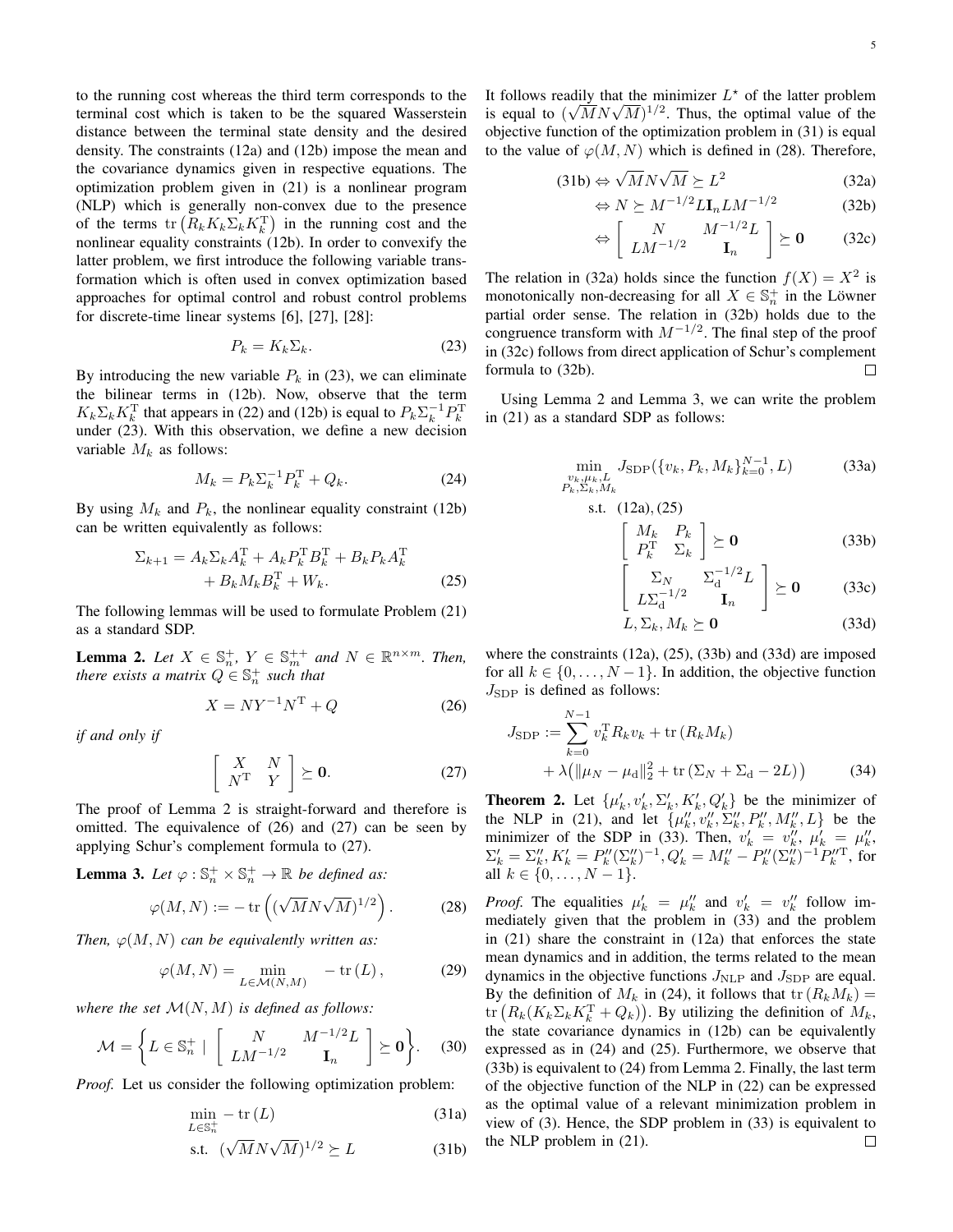Remark. The problem given in (33) can be decomposed into two optimization problems. One for steering the mean and one for steering the covariance. This is because the objective function  $J_{SDP}$  is equal to the sum of  $J_{SDP,mean}$ and  $J_{\text{SDP,cov}}$ , where  $J_{\text{SDP,mean}} = \sum_{k=0}^{N-1} v_k^{\text{T}} R_k v_k + \lambda ||\mu_N \mu_{\rm d} \|_{2}^{2}$  and  $\{v_{k}\}_{k=0}^{N-1}$  and  $J_{\rm SDP, cov} = \sum_{k=0}^{N-1} {\rm tr} (R_{k}M_{k}) +$  $\lambda$  tr  $(\Sigma_N + \Sigma_d - 2L)$ . The mean steering problem can be formulated as an equality constrained convex quadratic program as follows:

$$
\min_{v_k, \mu_k} \sum_{k=0}^{N-1} v_k^{\mathrm{T}} R_k v_k + \lambda ||\mu_N - \mu_d||_2^2
$$
  
s.t. (12a)

Although the proposed control policy (11) for the solution to the CS problem corresponds to a randomized state feedback policy, it turns out that the optimal policy for the Problem in (33) corresponds to a deterministic policy, i.e.,  $Q_k = 0$  for all  $k$ . This observation is formally stated in the following theorem.

**Theorem 3.** Let us assume that  $A_k$  is non-singular for all  $k \in \{0, \ldots, N-1\}$  and let  $\pi' \in \Pi_2$  be the optimal policy that solves the optimization problem in (21) and let  $\{v_k, K_k, Q_k\}_{k=0}^{N-1}$  be its corresponding parameters. Then,  $Q_k = 0$  for all  $k \in \{0, ..., N - 1\}.$ 

*Proof.* Let us assume, for the sake of contradiction, that  $Q_{\ell} \neq$ 0 for some  $\ell \in \{0, \ldots, N-1\}$ . Let  $\{\Sigma_k\}_{k=0}^N$  be the induced state covariance sequence under the optimal policy  $\pi'$ , and  $M_{\ell}$ ,  $P_{\ell}$  be defined as in (23), (24), respectively. Let us now consider the following optimization problem:

$$
\min_{M_{\ell}, P_{\ell}} \text{tr}\left(R_{\ell} M_{\ell}\right) \tag{35a}
$$

s.t. 
$$
\Sigma_{\ell+1} = A_{\ell} \Sigma_{\ell} A_{\ell}^{T} + A_{\ell} P_{\ell}^{T} B_{\ell}^{T}
$$

$$
+ B_{\ell} P_{\ell} A_{\ell}^{T} + B_{\ell} M_{\ell} B_{\ell}^{T} + W_{\ell} \qquad (35b)
$$

$$
\begin{bmatrix} M_{\ell} & P_{\ell} \\ P_{\ell}^{\mathrm{T}} & \Sigma_{\ell} \end{bmatrix} \succeq \mathbf{0} \tag{35c}
$$

which can be written in a more compact way after dropping the subscripts as follows:

$$
\min_{M,P} \text{tr}(RM) \tag{36a}
$$

s.t. 
$$
Z = \Sigma + P^T Y^T + YP + YMY^T
$$
 (36b)

$$
\begin{bmatrix} M & P \\ P^{\mathrm{T}} & \Sigma \end{bmatrix} \succeq \mathbf{0} \tag{36c}
$$

where  $Z = A_{\ell}^{-1} (\Sigma_{\ell+1} - W_{\ell}) A_{\ell}^{-T}$  and  $Y = A_{\ell}^{-1} B_{\ell}$ . Furthermore, the dual problem associated with the problem in (36) is given by

$$
\max_{H \in \mathbb{S}_n, Q \in \mathbb{S}_n^+} \text{tr}\left(H(Z - \Sigma) - Q_{22}\Sigma\right) \tag{37a}
$$

s.t. 
$$
Q_{11} - (R - YHY^T) = 0
$$
 (37b)

$$
Q_{12}^{\mathrm{T}} = -HY \tag{37c}
$$

where  $Q = \begin{bmatrix} Q_{11} & Q_{12} \\ Q_{12}^{\mathrm{T}} & Q_{22} \end{bmatrix}$ . From complementary slackness, we conclude that the optimal values of the primal and dual variables satisfy the following equality:

$$
Q\begin{bmatrix} \mathbf{I}_m & P\Sigma^{-1} \\ \mathbf{0} & \mathbf{I}_n \end{bmatrix} \begin{bmatrix} M - P\Sigma^{-1}P^{\mathrm{T}} & \mathbf{0} \\ \mathbf{0} & \Sigma \end{bmatrix} = \mathbf{0} \qquad (38)
$$

since  $\Sigma$  is non-singular in view of Assumption 1. From (38), we obtain:

$$
Q_{11}(M - P\Sigma^{-1}P^{T}) = 0
$$
 (39a)

$$
Q_{12}^{T}(M - P\Sigma^{-1}P^{T}) = \mathbf{0}
$$
 (39b)

Now, let  $\mathcal{M} = M - P\Sigma^{-1}P^{T}$ . By multiplying both sides of dual feasibility constraint (37b) by  $M$  on the left, we obtain:

$$
\mathcal{M}(Q_{11} - (R - YHY^{\mathrm{T}})) = \mathbf{0}
$$
 (40a)

$$
\mathcal{M}Q_{11} + \mathcal{M}YHY^{\mathrm{T}} = \mathcal{M}R,\tag{40b}
$$

where in our derivations we have used that  $MQ_{11} = 0$  from (39a) and  $MYHY<sup>T</sup> = 0$  from (37c) and (39b). We obtain  $MR = 0$ . Since  $R \succ 0$ , we have  $M = 0$ . Thus, we have  $M_{\ell}$  $P_{\ell} \Sigma_{\ell} P_{\ell}^{\mathrm{T}} = Q_{\ell} = 0$ . This contradicts our initial assumption that there exists  $\ell \in \{0, \ldots, N - 1\}$  such that  $Q_{\ell} \neq \mathbf{0}$  and thus, we conclude that  $Q_k = 0$  for all k. This completes the proof.  $\Box$ 

## VI. NUMERICAL EXPERIMENTS

We solve the SDP in (33) for the linear system (3) with parameters:  $A_k = \begin{bmatrix} 1.0 & 0.175 \\ -0.343 & 1.0 \end{bmatrix}, B_k = \begin{bmatrix} 0.789 \\ 0.415 \end{bmatrix}, W_k = 0.5I_2$ ,  $\mu_0 \, = \, [4.0, 3.0]^\mathrm{T}, \; \Sigma_0 \, = \, \mathbf{I}_2, \; \mu_\mathrm{d} \, = \, [0, 0]^\mathrm{T}, \; \Sigma_\mathrm{d} \, = \, \left[\begin{smallmatrix} 3 & -2\ -2 & 3 \end{smallmatrix}\right],$  $R_k = 1.0$ ,  $N = 60$  to generate the experiment results in Fig. 1 and Fig. 2. We also consider a two-dimensional and a threedimensional double integrator system with  $A_k = \begin{bmatrix} I_n & \Delta t I_n \\ 0 & I_n \end{bmatrix}$ ,  $B_k = \begin{bmatrix} 0 \\ I_n \end{bmatrix}$  with  $\Delta t = 0.05$  and  $n = 2, 3$  to show that our SDP formulation in (33) can handle CS problems with higher dimensional systems. The results of these experiments are given in Table I. In all of our experiments, we use MOSEK [29] to solve SDPs along with the modeling tool CVXPY [30].

Fig. 1 illustrates the evolution of the state statistics under the optimal policy found by solving the SDP in (33). As it can be seen from Figures 1a-1c, as  $\lambda$  increases the terminal distribution approaches the desired distribution.

Figures 2a and 2c show comparison results between the randomized state feedback policy in (11), the truncated affine disturbance feedback policy [15] and the truncated state history feedback policy [22]. In the utilized truncated affine disturbance feedback policy, only the last disturbance term  $w_{k-1}$  from the history of disturbances is used for the computation of the control input  $u_k$  at time step k (in contrast with the standard or non-truncated affine disturbance feedback policy in which the whole history of disturbances  $\{w_0, \ldots, w_{k-1}\}\$  is used instead). The state history feedback policy is parametrized by the matrix variable Θ which is defined in (7) and which is constrained to be a lower block triangular matrix to preserve the causality of the latter control policy. In the utilized truncated state history feedback policy, the matrix  $\Theta$  is further restricted to be a block diagonal matrix. Note that this truncation scheme does not necessarily mean that the control will be determined by a truncated history of states since the matrix variable  $\mathcal K$  in (7b) is still lower block triangular (and not necessarily block diagonal) even if Θ is constrained to be a block diagonal matrix. However, the number of decision variables that appear in the truncated state history feedback policy for the CS problem is smaller than the standard (non-truncated) version of this policy which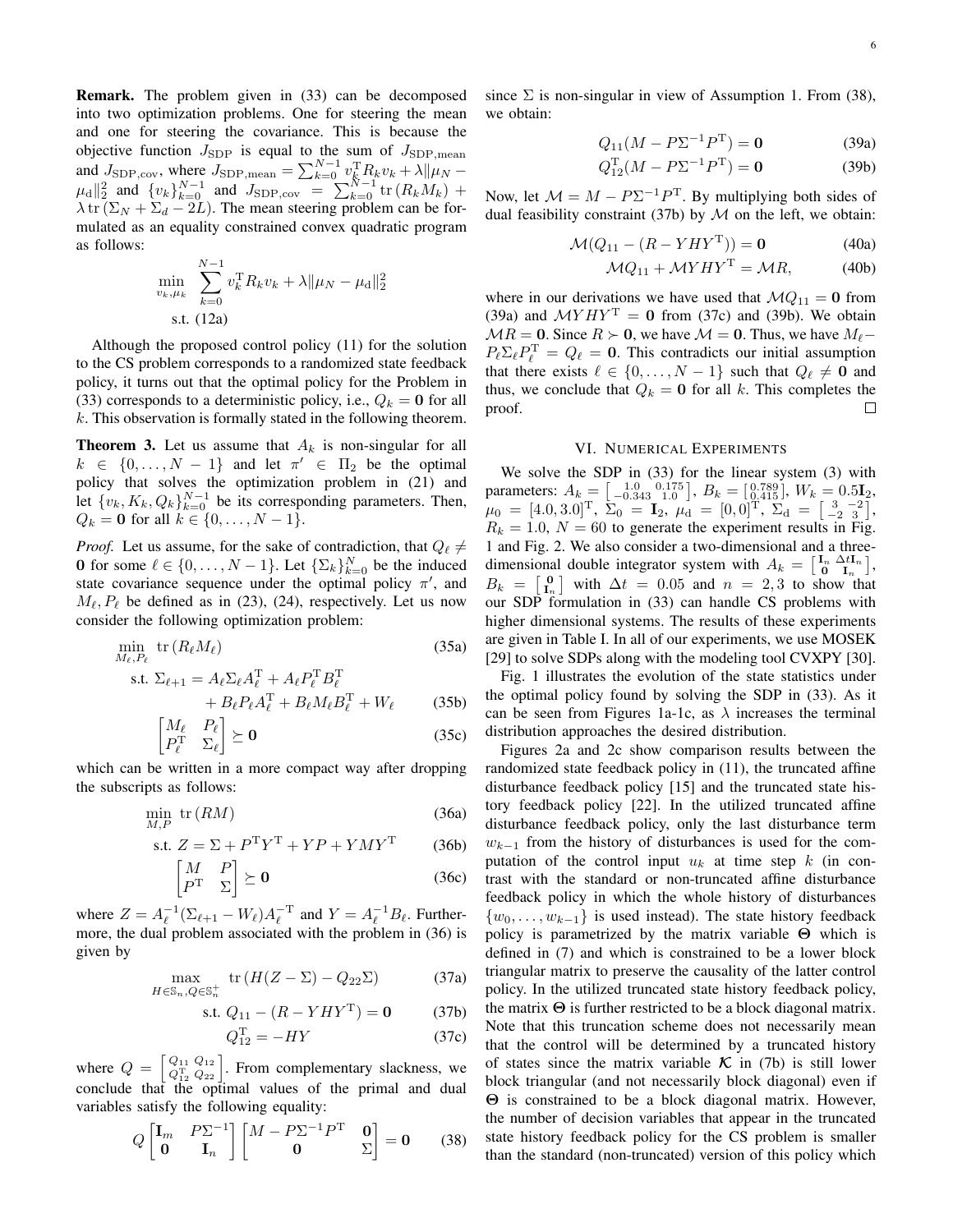

Fig. 1: Evolution of state statistics illustrated in terms of the  $2-\sigma$  confidence ellipsoids. Cyan, green and red ellipsoids show the initial, terminal and desired distributions, respectively. Figures 1a, 1b and 1c show the evolution of the state statistics when  $\lambda = 0.5$ ,  $\lambda = 2.0$ , and  $\lambda \rightarrow \infty$ , respectively.

typically leads to smaller computational cost. For both of the truncated policies used in our comparisons, the computation time increases with the same rate with increasing problem horizon  $N$  as in the (memoryless) state feedback policy induced by the SDP formulation in (33). However, the optimal parameters for the truncated policies yield sub-optimal results compared with our proposed SDP-based (memoryless) state feedback policy as shown in Fig. 2c. If one uses the standard (or non-truncated) versions of the disturbance affine feedback or state history feedback control policies, the sub-optimality gap will be eliminated, as shown in Fig. 2d, however the CS problem becomes computationally intractable as the problem horizon N increases, as shown in Fig. 2b.

In contrast to the SDP formulation, the other policy parametrizations lead to non-convex problem formulations. However, since the values of different local minima are close to each other in this problem instance, optimal values returned by these approaches turned out to be close to each other in Fig. 2d.

The time complexity of SDP problems is in  $\mathcal{O}(\ell^3)$  where  $\ell$  is the number of decision variables [31]. Let  $n, m$  be the dimension of the state  $x_k$  and control input  $u_k$ , respectively. Then, the number of decision variables corresponding to the covariance problem is given by  $N(n^2 + nm + m^2) + n^2$  and thus, the number of decision variables is linearly proportional to N. Therefore, the time complexity of solving Problem 1 over randomized state feedback policies is in  $\mathcal{O}(N^3)$ . This fact is also reflected by the computation times reported in Table I.

## VII. CONCLUSION

In this paper, we addressed a class of covariance steering problems for discrete-time stochastic linear systems with Wasserstein terminal cost. We showed that the proposed state feedback policies have significant advantages over previous policy parametrizations and formulated an SDP to find the optimal policy parameters by using suitable variable transformations. Then, we showed that the optimal policy is

deterministic for the problems that we addressed. Finally, we demonstrate the efficacy of our approach by extensive numerical simulations.

In our future work, we plan to extend our approach to robust and nonlinear covariance control problems as well as dynamic games with covariance assignment constraints.

#### **REFERENCES**

- [1] C. R. Givens and R. M. Shortt, "A class of Wasserstein metrics for probability distributions.," *Mich. Math. J.*, vol. 31, no. 2, pp. 231–240, 1984.
- [2] E. Collins and R. Skelton, "A theory of state covariance assignment for discrete systems," *IEEE Trans. Automat. Contr.*, vol. 32, no. 1, pp. 35– 41, 1987.
- [3] A. Hotz and R. E. Skelton, "Covariance control theory," *Int. J. Control.*, vol. 46, no. 1, pp. 13–32, 1987.
- [4] J.-H. Xu and R. E. Skelton, "An improved covariance assignment theory for discrete systems," *IEEE Trans. Automat. Contr.*, vol. 37, no. 10, pp. 1588–1591, 1992.
- [5] Y. Chen, T. T. Georgiou, and M. Pavon, "Optimal steering of a linear stochastic system to a final probability distribution, part i," *IEEE Trans. Automat. Contr.*, vol. 61, no. 5, pp. 1158–1169, 2015.
- [6] Y. Chen, T. T. Georgiou, and M. Pavon, "Optimal steering of a linear stochastic system to a final probability distribution, part ii," *IEEE Trans. Automat. Contr.*, vol. 61, no. 5, pp. 1170–1180, 2015.
- [7] Y. Chen, T. T. Georgiou, and M. Pavon, "Optimal steering of a linear stochastic system to a final probability distribution—part iii," *IEEE Trans. Automat. Contr.*, vol. 63, no. 9, pp. 3112–3118, 2018.
- [8] A. Halder and E. D. Wendel, "Finite horizon linear quadratic Gaussian density regulator with Wasserstein terminal cost," in *Proc. Am. Control Conf.*, pp. 7249–7254, 2016.
- [9] E. Bakolas, "Finite-horizon covariance control for discrete-time stochastic linear systems subject to input constraints," *Automatica*, vol. 91, pp. 61–68, 2018.
- [10] E. Bakolas, "Dynamic output feedback control of the Liouville equation for discrete-time SISO linear systems," *IEEE Trans. Automat. Contr.*, vol. 64, no. 10, pp. 4268–4275, 2019.
- [11] E. Bakolas, "Finite-horizon separation-based covariance control for discrete-time stochastic linear systems," in *Proc. IEEE Conf. Decis. Control*, pp. 3299–3304, 2018.
- [12] G. Kotsalis, G. Lan, and A. S. Nemirovski, "Convex optimization for finite-horizon robust covariance control of linear stochastic systems," *SIAM J. Control Optim.*, vol. 59, no. 1, pp. 296–319, 2021.
- [13] M. Goldshtein and P. Tsiotras, "Finite-horizon covariance control of linear time-varying systems," in *Proc. IEEE Conf. Decis. Control*, pp. 3606–3611, 2017.